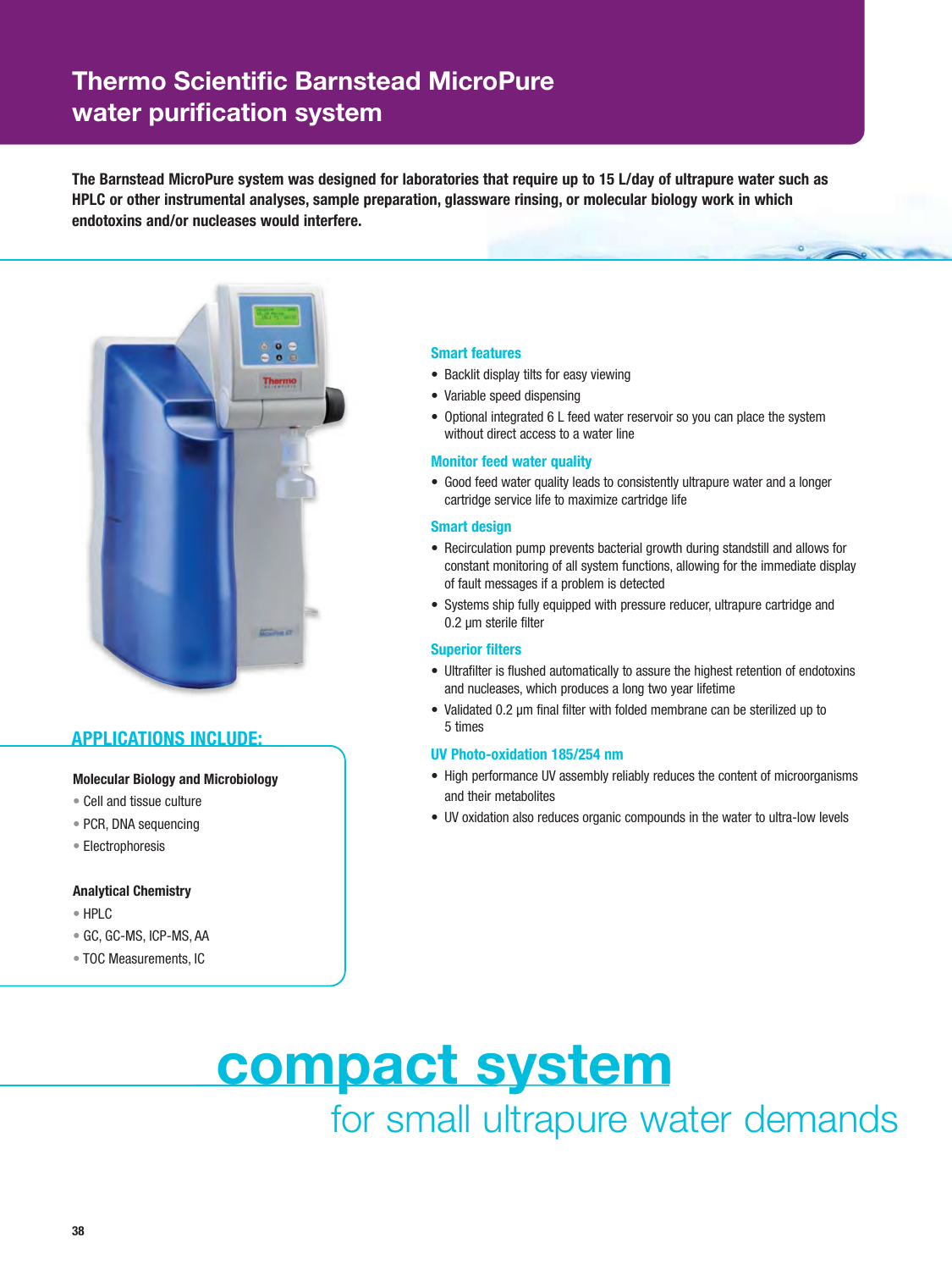

| <b>Quick Look Comparison</b> |                                                            |                                                                                            |                                                           |                                                                                            |  |  |  |  |  |
|------------------------------|------------------------------------------------------------|--------------------------------------------------------------------------------------------|-----------------------------------------------------------|--------------------------------------------------------------------------------------------|--|--|--|--|--|
|                              | <b>MicroPure</b><br>system                                 | <b>MicroPure UV</b><br>system                                                              | <b>MicroPure UF</b><br>system                             | <b>MicroPure UV/UF</b><br>system                                                           |  |  |  |  |  |
| <b>Applications</b>          | Instrumental analytical<br>methods such as<br>AAS, IC, ICP | High-sensitivity instrumental<br>analytical methods, such as<br>HPLC, ICP-MS, TOC-analyses | Molecular biology, cell culture,<br>monoclonal antibodies | Microbiology, molecular<br>biology, PCR, DNA, monoclonal<br>antibodies, cell culture media |  |  |  |  |  |
| Resistance at 25°C, MΩ.cm    | 18.2                                                       | 18.2                                                                                       | 18.2                                                      | 18.2                                                                                       |  |  |  |  |  |
| Conductivity, $\mu$ S/cm     | 0.055                                                      | 0.055                                                                                      | 0.055                                                     | 0.055                                                                                      |  |  |  |  |  |
| TOC, ppb                     | $5 - 10$                                                   | $1-5$                                                                                      | $5 - 10$                                                  | $1 - 5$                                                                                    |  |  |  |  |  |
| RNase, ng/ml                 | n/a                                                        | n/a                                                                                        | n/a                                                       | < 0.003                                                                                    |  |  |  |  |  |
| DNase, pg/µl                 | n/a                                                        | n/a                                                                                        | n/a                                                       | < 0.4                                                                                      |  |  |  |  |  |
| Bacteria, CFU/mL             | <1                                                         | $<$ 1                                                                                      | <1                                                        | <1                                                                                         |  |  |  |  |  |
| Particles, 0.22 um/mL        | <1                                                         | <1                                                                                         | <1                                                        | <1                                                                                         |  |  |  |  |  |
| Endotoxines, EU/mL           | n/a                                                        | n/a                                                                                        | < 0.001                                                   | < 0.001                                                                                    |  |  |  |  |  |
| Flow rate, L/min             | 1.5                                                        | 1.5                                                                                        |                                                           |                                                                                            |  |  |  |  |  |

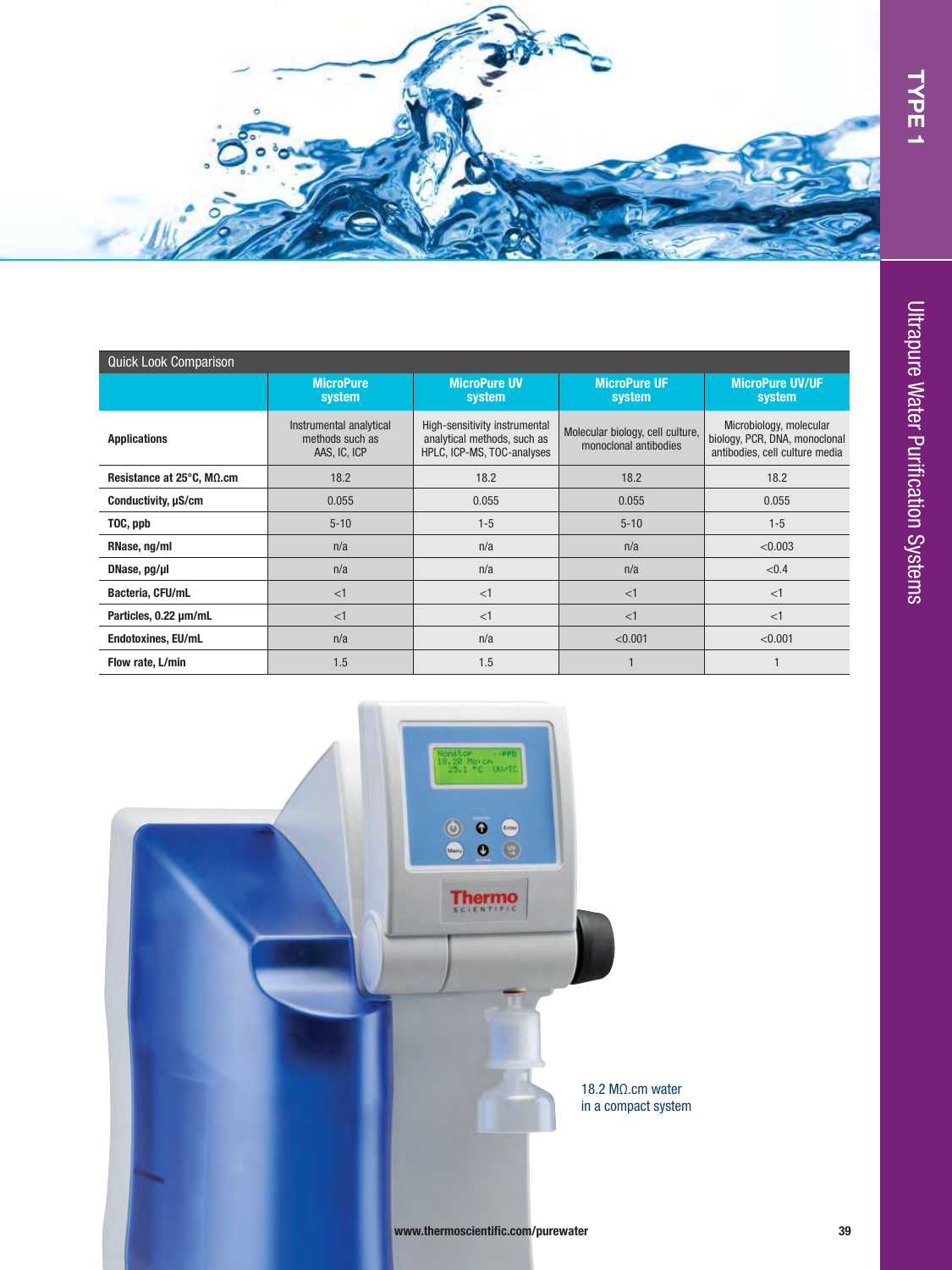# **Thermo Scientific Barnstead MicroPure**

**water purification system (continued)** 





Dispense water which allows for drop by drop or quick dispensing



**One, two, three...**  Rapid cartridge change with Aquastop quick-connect design



The MicroPure-ST series includes an optional 6 L feed water reservoir for pretreated water storage.